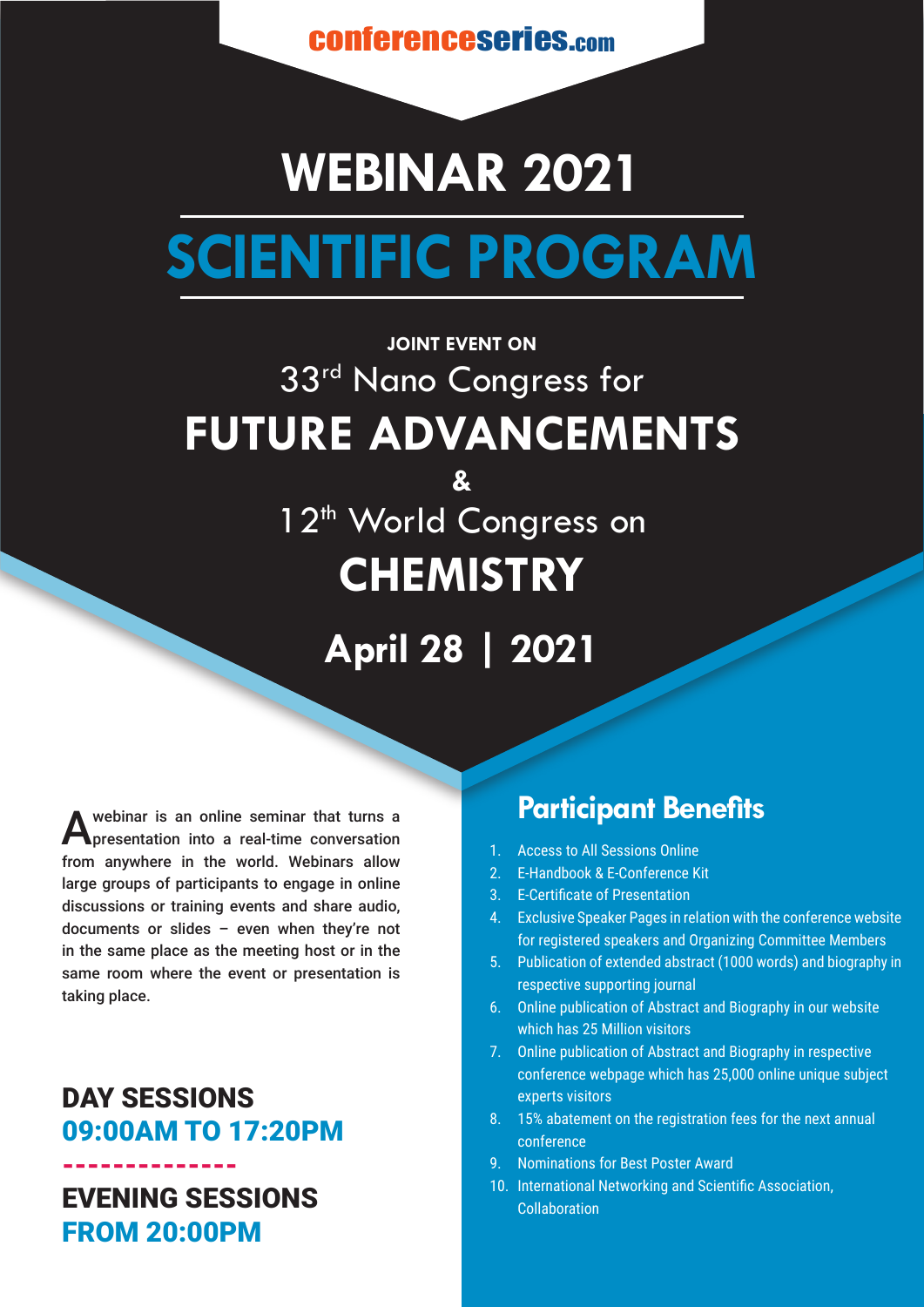#### **28 APRIL| 2021**

**15:00 - 15:10 Introduction**

#### **SESSIONS**

Nanotechnology in Battle Against Coronavirus, Nano Science and Technology, Material Science And Engineering, Advanced Nanomaterials, Nano Biomaterials, Pharmaceutical Nanotechnology, Graphene and its Applications, Nano Materials Synthesis and Characterisation, Medicinal Chemistry, Industrial Chemistry, Oil and Petroleum Chemistry, Polymer Chemistry, Electro Chemistry, Nuclear **Chemistry** 

| 15:10-15:30   | <b>Title:</b> Gas identification by ultrasonically catalyzed single-sensors<br>Junhui Hu, Nanjing University of Aeronautics and Astronautics, China                                                              |
|---------------|------------------------------------------------------------------------------------------------------------------------------------------------------------------------------------------------------------------|
| 15:30-15:50   | <b>Title:</b> The in vivo nanoparticle vaccination extends covid-19 immunity<br>Thomas Prevenslik, QED Radiations, Germany                                                                                       |
| 15:50-16:10   | <b>Title:</b> A new way to fight sars-cov-19<br>Valentyn Nastasenko, Kherson State Maritime Academy, Ukraine                                                                                                     |
| 16:10-16:30   | <b>Title:</b> The dynamical properties of DPPC lipid bilayer: Raman spectroscopy<br>characterization of the impact of cholesterol and melatonin<br>Maria Vorobyeva, Joint Institute for Nuclear Research, Russia |
| 16:30-16:50   | <b>Title:</b> Nanotechnology and the law: 2021<br>John McClellan Marshall, Fourteenth Judicial District of Texas, USA                                                                                            |
| $16:50-17:10$ | <b>Title:</b> Intelligent of human cells can tell us what happens to the body of a human<br>Nabeel Z. Al-Hazeem, Gifted Students School in Anbar, Iraq                                                           |
| 17:10-17:30   | <b>Title:</b> A combined treatment of municipal solid waste landfill leachate using cactus<br>as coagulant and titaniferous sand as filter material<br>Nouj Nisrine, IBN Zohr University, Morocco                |
|               | <b>Lunch Break 17:30-17:45</b>                                                                                                                                                                                   |